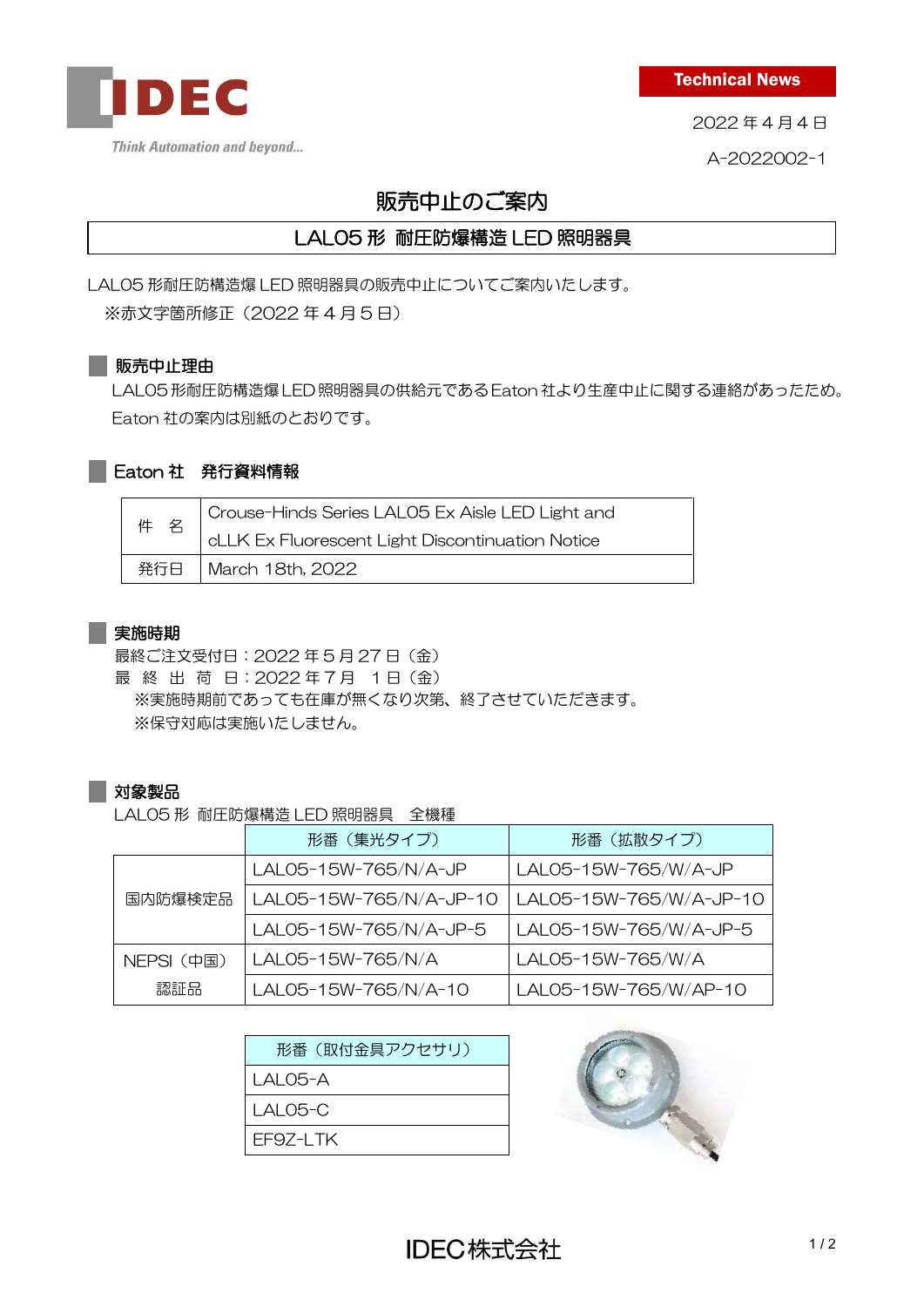#### || 推奨代替機種

EF1A 形 耐圧防爆構造 LED 照明器具を推奨代替機種とします。 形番:EF1A-12□W○A-M20-S11

□(ガラス仕様):無…透明ガラス / 1…半透明ガラス

○(接続端子台):無…スプリングクランプ端子台 / S…ねじ式端子台

推奨代替機種との比較については以下をご覧ください。

#### ||推奨代替機種との比較

| 機種                          | LALO5形                                                                                                                                                                                              |                         | EF1A形                                                                                                                                                                                                         |                      |
|-----------------------------|-----------------------------------------------------------------------------------------------------------------------------------------------------------------------------------------------------|-------------------------|---------------------------------------------------------------------------------------------------------------------------------------------------------------------------------------------------------------|----------------------|
| 形番                          | LAL05-15W-765/N                                                                                                                                                                                     | LAL05-15W-765/W         | EF1A-12WOA-M20-S11                                                                                                                                                                                            | EF1A-121W1OA-M20-S11 |
| 外形寸法                        | ø140<br>2-M5(深さ8)<br>M5接地端子<br>G 1/2<br>모<br>ø8×1.5m<br>(0.75mm <sup>2</sup> ×3芯)<br><i>₩™</i> ∪™<br>$\frac{1}{2}$ $\frac{1}{2}$ $\frac{1}{2}$ $\frac{1}{2}$<br>ø160<br>(80)<br>5<br>(241)<br>$6 +$ |                         | ०<br>$\overline{\circ}$<br>०<br>ত<br>$\circ$<br>$\circ$<br>154.2<br>$\circ$<br>O<br>$\circ$<br>$\circ$<br>O<br>$\circ$<br>284.2<br>310.2<br>277<br>$39 - 475$<br>皿<br>皿<br>皿<br>G1/2<br>N<br>M4接地端子<br>M4接地端子 |                      |
| タイプ                         | 集光タイプ                                                                                                                                                                                               | 拡散タイプ                   | 透明ガラス・集光仕様                                                                                                                                                                                                    | 半透明ガラス·拡散仕様          |
| 使用環境<br>Zone I, Zone II     |                                                                                                                                                                                                     |                         | Zone I, Zone II                                                                                                                                                                                               |                      |
| 防爆記号                        | Ex d II CT6                                                                                                                                                                                         |                         | Ex db IIB T4 Gb                                                                                                                                                                                               |                      |
| 保護構造                        | <b>IP66</b>                                                                                                                                                                                         |                         |                                                                                                                                                                                                               | IP66 (点灯スイッチ無)       |
| 使用温度範囲                      | $-30$ ~+40°C                                                                                                                                                                                        |                         | $-20$ ~+50°C                                                                                                                                                                                                  |                      |
| 定格電圧                        | AC100~240V                                                                                                                                                                                          |                         | AC100~240V                                                                                                                                                                                                    |                      |
| 色温度                         | 6,500K                                                                                                                                                                                              |                         | 5,700K                                                                                                                                                                                                        |                      |
| 消費電力 (W)<br>15              |                                                                                                                                                                                                     | 19                      |                                                                                                                                                                                                               |                      |
| 光束 (lm)                     | 600 (器具光束)                                                                                                                                                                                          |                         | 1,850 (光源光束)                                                                                                                                                                                                  |                      |
| 質量 (約)<br>1.8 <sub>kg</sub> |                                                                                                                                                                                                     | 3.4 <sub>kg</sub>       |                                                                                                                                                                                                               |                      |
| 配線方式<br>口出しケーブル付            |                                                                                                                                                                                                     | ケーブル引込配線 (適合ケーブル径Φ8~11) |                                                                                                                                                                                                               |                      |

(※)LAL05 形の NEPSI 認証品に代替機種はありません。

(※)EF1A 形は、水素やアセチレンガスなどには対応しておりません。